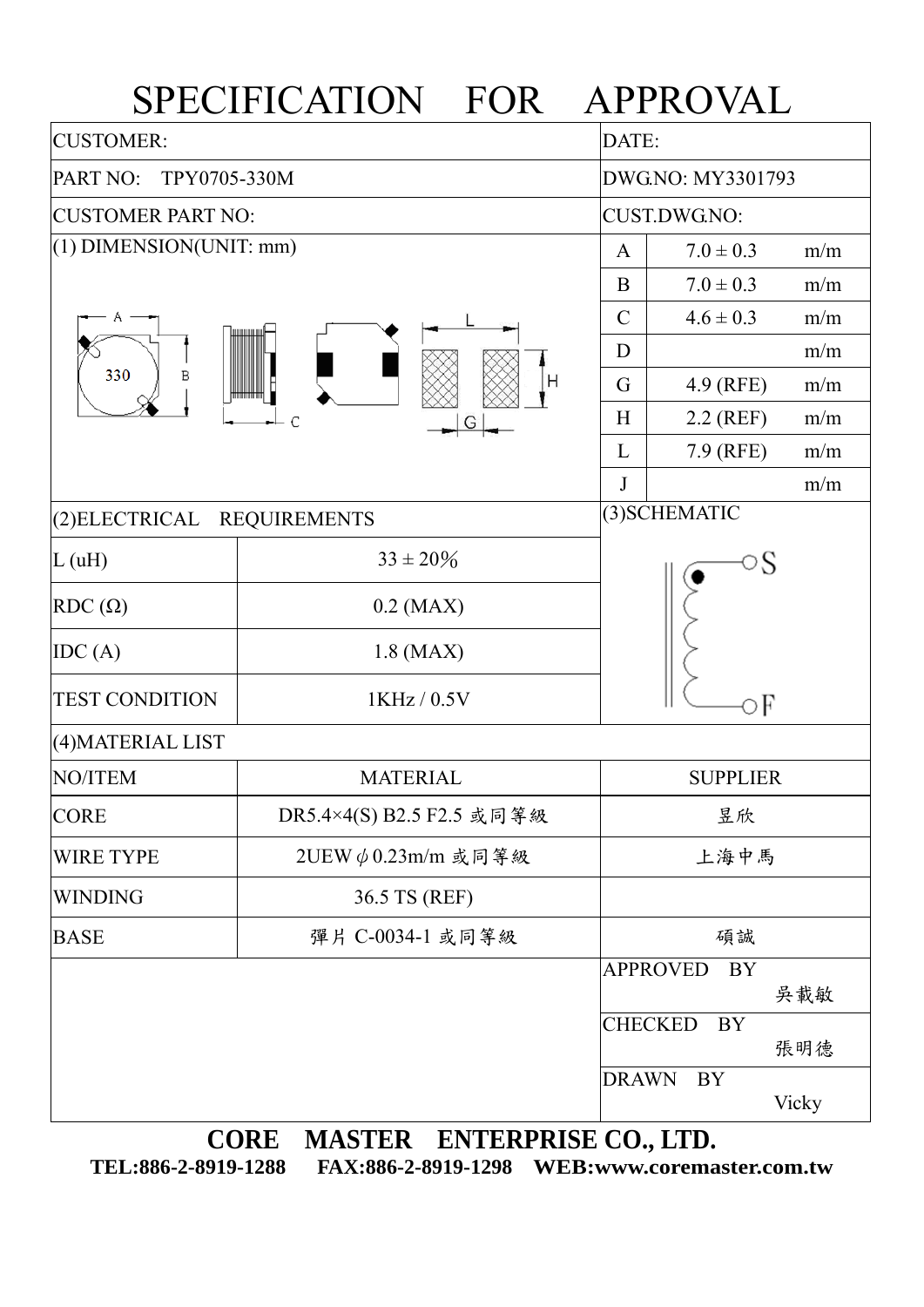| <b>CUSTOMER:</b><br>DATE:<br>PART NO:<br>DWG.NO: MY3301793<br>TPY0705-330M<br><b>CUSTOMER PART NO:</b><br><b>CUST.DWG.NO:</b><br>TEST CONDITION: 1KHz / 0.5V<br>DIMENSION (UNIT : mm)<br>L<br><b>RDC</b><br><b>IDC</b><br><b>ITEM</b><br>$\mathcal{C}$<br>$\mathbf{A}$<br>B<br>(uH)<br>$(\Omega)$<br>(A)<br>1.8<br>0.2<br>7.0<br>7.0<br>33<br>4.6<br><b>SPEC</b><br>$\pm 20\%$<br>(MAX)<br>$\pm 0.3$<br>$\pm 0.3$<br>$\pm 0.3$<br>(MAX)<br>0.187<br>OK<br>6.99<br>7.03<br>$\mathbf{1}$<br>33.1<br>4.54<br>$\overline{2}$<br>32.5<br>0.188<br>OK<br>6.96<br>7.02<br>4.52<br>3<br>32.7<br>0.189<br>OK<br>6.98<br>7.01<br>4.50<br>31.7<br>0.188<br>OK<br>6.97<br>7.02<br>4.52<br>$\overline{4}$<br>5<br>30.5<br>0.187<br>OK<br>6.98<br>7.04<br>4.53<br>31.6<br>0.188<br>OK<br>6.98<br>7.04<br>4.52<br>6<br>6.98<br>$\tau$<br>32.5<br>0.185<br>OK<br>7.02<br>4.54<br>8<br>30.9<br>0.188<br>OK<br>6.97<br>7.03<br>4.53<br>9<br>31.8<br>0.190<br>OK<br>6.99<br>7.02<br>4.52<br>0.189<br>OK<br>6.96<br>10<br>32.4<br>7.04<br>4.50<br>$\bar{\mathbf{X}}$<br>0.188<br>7.03<br>32.0<br>6.98<br>4.52<br>0.005<br>0.03<br>2.6<br>0.03<br>0.04<br>$\mathbf{R}$<br><b>INSTRUMENTS</b><br><b>APPROVED</b><br><b>BY</b><br><b>TEST</b><br>HIOKI3532-50 LCR METER<br>吳載敏<br><b>VR-131 RDC METER</b><br><b>CHECKED</b><br>BY<br>VR116+VR7220 BA/S CURRENT<br>張明德<br><b>DRAWN</b><br>BY<br>Vicky |  |  |  | <b>TEST</b> | <b>DATA</b> |  |  |  |  |
|-------------------------------------------------------------------------------------------------------------------------------------------------------------------------------------------------------------------------------------------------------------------------------------------------------------------------------------------------------------------------------------------------------------------------------------------------------------------------------------------------------------------------------------------------------------------------------------------------------------------------------------------------------------------------------------------------------------------------------------------------------------------------------------------------------------------------------------------------------------------------------------------------------------------------------------------------------------------------------------------------------------------------------------------------------------------------------------------------------------------------------------------------------------------------------------------------------------------------------------------------------------------------------------------------------------------------------------------------------------------------------|--|--|--|-------------|-------------|--|--|--|--|
|                                                                                                                                                                                                                                                                                                                                                                                                                                                                                                                                                                                                                                                                                                                                                                                                                                                                                                                                                                                                                                                                                                                                                                                                                                                                                                                                                                               |  |  |  |             |             |  |  |  |  |
|                                                                                                                                                                                                                                                                                                                                                                                                                                                                                                                                                                                                                                                                                                                                                                                                                                                                                                                                                                                                                                                                                                                                                                                                                                                                                                                                                                               |  |  |  |             |             |  |  |  |  |
|                                                                                                                                                                                                                                                                                                                                                                                                                                                                                                                                                                                                                                                                                                                                                                                                                                                                                                                                                                                                                                                                                                                                                                                                                                                                                                                                                                               |  |  |  |             |             |  |  |  |  |
|                                                                                                                                                                                                                                                                                                                                                                                                                                                                                                                                                                                                                                                                                                                                                                                                                                                                                                                                                                                                                                                                                                                                                                                                                                                                                                                                                                               |  |  |  |             |             |  |  |  |  |
|                                                                                                                                                                                                                                                                                                                                                                                                                                                                                                                                                                                                                                                                                                                                                                                                                                                                                                                                                                                                                                                                                                                                                                                                                                                                                                                                                                               |  |  |  |             |             |  |  |  |  |
|                                                                                                                                                                                                                                                                                                                                                                                                                                                                                                                                                                                                                                                                                                                                                                                                                                                                                                                                                                                                                                                                                                                                                                                                                                                                                                                                                                               |  |  |  |             |             |  |  |  |  |
|                                                                                                                                                                                                                                                                                                                                                                                                                                                                                                                                                                                                                                                                                                                                                                                                                                                                                                                                                                                                                                                                                                                                                                                                                                                                                                                                                                               |  |  |  |             |             |  |  |  |  |
|                                                                                                                                                                                                                                                                                                                                                                                                                                                                                                                                                                                                                                                                                                                                                                                                                                                                                                                                                                                                                                                                                                                                                                                                                                                                                                                                                                               |  |  |  |             |             |  |  |  |  |
|                                                                                                                                                                                                                                                                                                                                                                                                                                                                                                                                                                                                                                                                                                                                                                                                                                                                                                                                                                                                                                                                                                                                                                                                                                                                                                                                                                               |  |  |  |             |             |  |  |  |  |
|                                                                                                                                                                                                                                                                                                                                                                                                                                                                                                                                                                                                                                                                                                                                                                                                                                                                                                                                                                                                                                                                                                                                                                                                                                                                                                                                                                               |  |  |  |             |             |  |  |  |  |
|                                                                                                                                                                                                                                                                                                                                                                                                                                                                                                                                                                                                                                                                                                                                                                                                                                                                                                                                                                                                                                                                                                                                                                                                                                                                                                                                                                               |  |  |  |             |             |  |  |  |  |
|                                                                                                                                                                                                                                                                                                                                                                                                                                                                                                                                                                                                                                                                                                                                                                                                                                                                                                                                                                                                                                                                                                                                                                                                                                                                                                                                                                               |  |  |  |             |             |  |  |  |  |
|                                                                                                                                                                                                                                                                                                                                                                                                                                                                                                                                                                                                                                                                                                                                                                                                                                                                                                                                                                                                                                                                                                                                                                                                                                                                                                                                                                               |  |  |  |             |             |  |  |  |  |
|                                                                                                                                                                                                                                                                                                                                                                                                                                                                                                                                                                                                                                                                                                                                                                                                                                                                                                                                                                                                                                                                                                                                                                                                                                                                                                                                                                               |  |  |  |             |             |  |  |  |  |
|                                                                                                                                                                                                                                                                                                                                                                                                                                                                                                                                                                                                                                                                                                                                                                                                                                                                                                                                                                                                                                                                                                                                                                                                                                                                                                                                                                               |  |  |  |             |             |  |  |  |  |
|                                                                                                                                                                                                                                                                                                                                                                                                                                                                                                                                                                                                                                                                                                                                                                                                                                                                                                                                                                                                                                                                                                                                                                                                                                                                                                                                                                               |  |  |  |             |             |  |  |  |  |
|                                                                                                                                                                                                                                                                                                                                                                                                                                                                                                                                                                                                                                                                                                                                                                                                                                                                                                                                                                                                                                                                                                                                                                                                                                                                                                                                                                               |  |  |  |             |             |  |  |  |  |
|                                                                                                                                                                                                                                                                                                                                                                                                                                                                                                                                                                                                                                                                                                                                                                                                                                                                                                                                                                                                                                                                                                                                                                                                                                                                                                                                                                               |  |  |  |             |             |  |  |  |  |
|                                                                                                                                                                                                                                                                                                                                                                                                                                                                                                                                                                                                                                                                                                                                                                                                                                                                                                                                                                                                                                                                                                                                                                                                                                                                                                                                                                               |  |  |  |             |             |  |  |  |  |
|                                                                                                                                                                                                                                                                                                                                                                                                                                                                                                                                                                                                                                                                                                                                                                                                                                                                                                                                                                                                                                                                                                                                                                                                                                                                                                                                                                               |  |  |  |             |             |  |  |  |  |
|                                                                                                                                                                                                                                                                                                                                                                                                                                                                                                                                                                                                                                                                                                                                                                                                                                                                                                                                                                                                                                                                                                                                                                                                                                                                                                                                                                               |  |  |  |             |             |  |  |  |  |

**CORE MASTER ENTERPRISE CO., LTD.** 

**TEL:886-2-8919-1288 FAX:886-2-8919-1298 WEB:www.coremaster.com.tw**